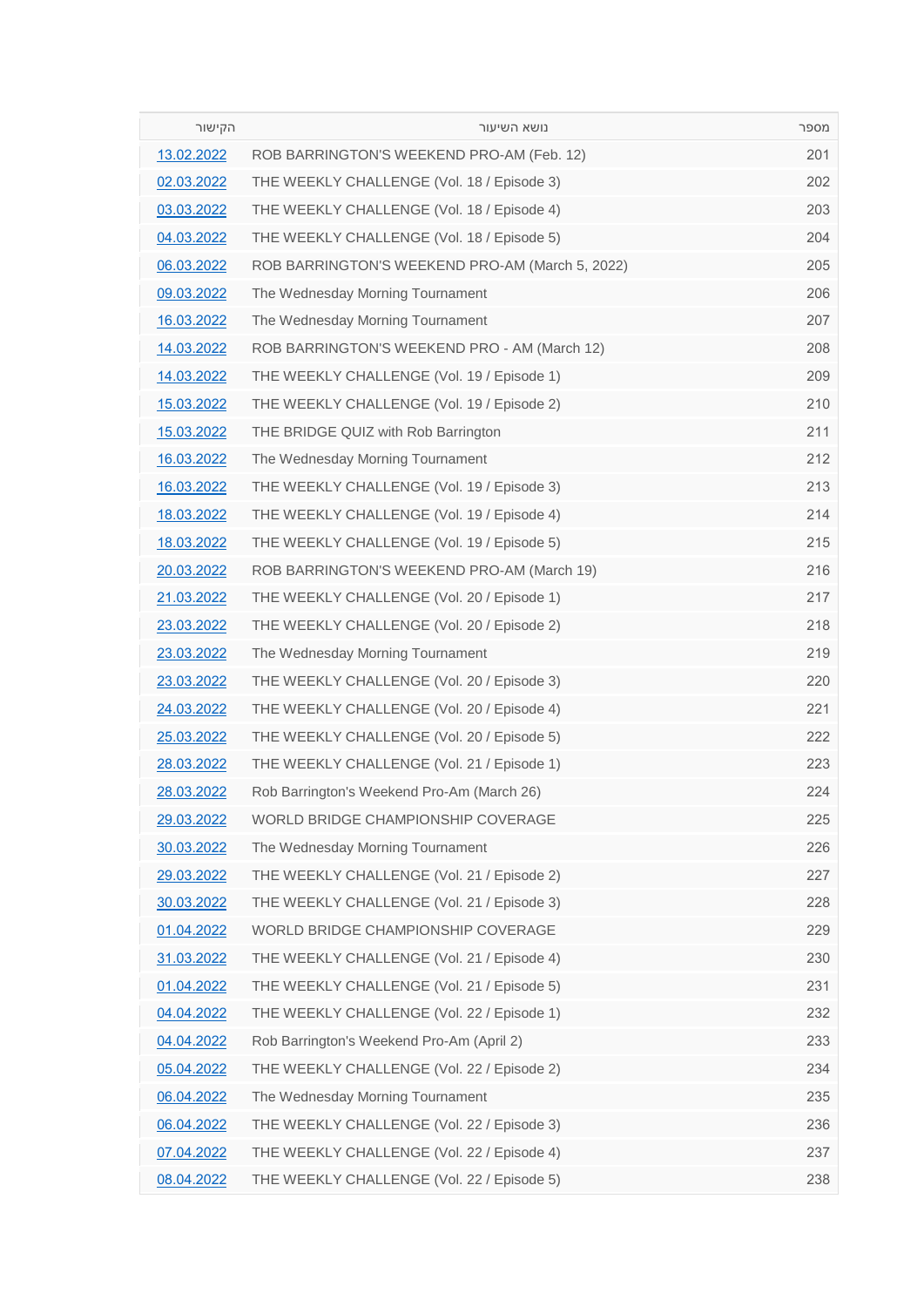| 11.04.2022 | THE WEEKLY CHALLENGE (Vol. 23 / Episode 1)       | 239 |
|------------|--------------------------------------------------|-----|
| 12.04.2022 | THE WEEKLY CHALLENGE (Vol. 23 / Episode 2)       | 240 |
| 12.04.2022 | Rob Barrington's Weekend Pro - Am (April 9)      | 241 |
| 13.04.2022 | THE WEEKLY CHALLENGE (Vol. 23 / Episode 3)       | 242 |
| 13.04.2022 | The Wednesday Morning Tournament                 | 243 |
| 14.04.2022 | THE WEEKLY CHALLENGE (Vol. 23 / Episode 4)       | 244 |
| 15.04.2022 | THE WEEKLY CHALLENGE (Vol. 23 / Episode 5)       | 245 |
| 18.04.2022 | THE WEEKLY CHALLENGE (Vol. 24 / Episode 1)       | 246 |
| 19.04.2022 | THE WEEKLY CHALLENGE (Vol. 24 / Episode 2)       | 247 |
| 20.04.2022 | The Wednesday Morning Tournament                 | 248 |
| 20.04.2022 | THE WEEKLY CHALLENGE (Vol. 24 / Episode 3)       | 249 |
| 21.04.2022 | THE WEEKLY CHALLENGE (Vol. 24 / Episode 4)       | 250 |
| 22.04.2022 | THE WEEKLY CHALLENGE (Vol. 24 / Episode 5)       | 251 |
| 25.04.2022 | THE WEEKLY CHALLENGE (Vol. 25 / Episode 1)       | 252 |
| 25.04.2022 | Rob Barrington's Weekly Tournament (April 23)    | 253 |
| 26.04.2022 | THE WEEKLY CHALLENGE (Vol. 25 / Episode 2)       | 254 |
| 27.04.2022 | The Wednesday Morning Tournament                 | 255 |
| 27.04.2022 | THE WEEKLY CHALLENGE (Vol. 25 / Episode 3)       | 256 |
| 28.04.2022 | THE WEEKLY CHALLENGE (Vol. 25 / Episode 4)       | 257 |
| 29.04.2022 | THE WEEKLY CHALLENGE (Vol. 25 / Episode 5)       | 258 |
| 02.05.2022 | THE WEEKLY CHALLENGE (Vol. 26 / Episode 1)       | 259 |
| 03.05.2022 | THE WEEKLY CHALLENGE (Vol. 26 / Episode 2)       | 260 |
| 04.05.2022 | The Wednesday Morning Tournament                 | 261 |
| 04.05.2022 | THE WEEKLY CHALLENGE (Vol. 26 / Episode 3)       | 262 |
| 05.05.2022 | THE WEEKLY CHALLENGE (Vol. 26 / Episode 4)       | 263 |
| 06.05.2022 | THE WEEKLY CHALLENGE (Vol. 26 / Episode 5)       | 264 |
| 09.05.2022 | THE WEEKLY CHALLENGE (Just Declare / Episode 1)  | 265 |
| 10.05.2022 | THE WEEKLY CHALLENGE (Just Declarer / Episode 2) | 266 |
| 11.05.2022 | The Wednesday Morning Tournament                 | 267 |
| 11.05.2022 | THE WEEKLY CHALLENGE (Just Declare / Episode 3)  | 268 |
| 12.05.2022 | THE WEEKLY CHALLENGE (Just Declare / Episode 4)  | 269 |
| 13.05.2022 | THE WEEKLY CHALLENGE (Just Declare / Episode 5)  | 270 |
| 16.05.2022 | The Weekly Challenge (Vol. 27 / Episode 1)       | 271 |
| 17.05.2022 | The Weekly Challenge (Vol. 27 / Episode 2)       | 272 |
| 18.05.2022 | The Wednesday Morning Tournament                 | 273 |
| 18.05.2022 | THE WEEKLY CHALLENGE (Vol. 27 / Episode 3)       | 274 |
| 19.05.2022 | THE WEEKLY CHALLENGE                             | 275 |
| 20.05.2022 | THE WEEKLY CHALLENGE (Vol. 27 / Episode 5)       | 276 |
| 23.05.2022 | THE WEEKLY CHALLENGE (Vol. 28 / Episode 1)       | 277 |